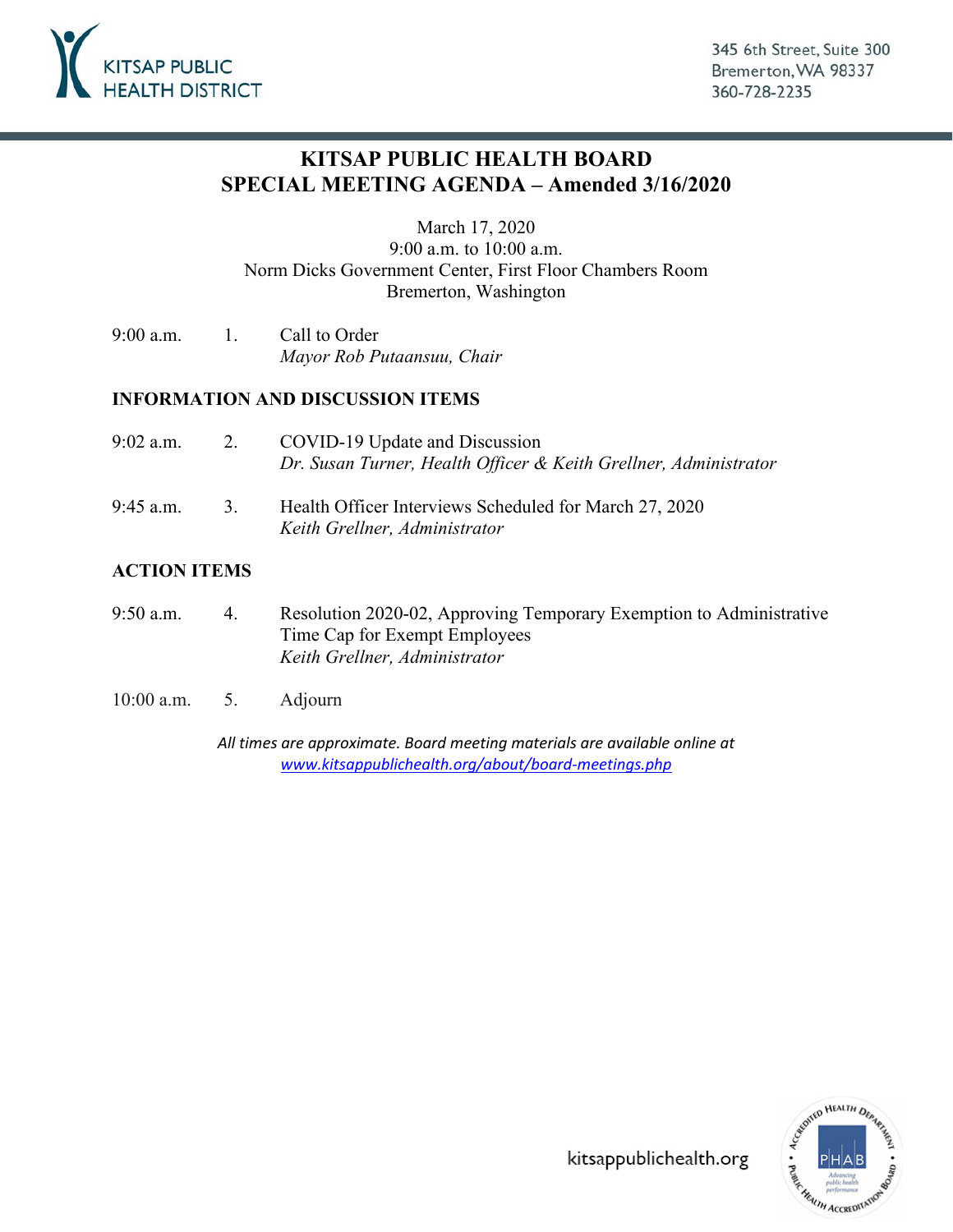#### **SUMMARY OF STATEWIDE GOVERNOR PROCLAMATIONS**

March 16, 2020 (Amended March 17, 2020)

<span id="page-1-0"></span>Gatherings of 49 People or Less Prohibited Except Under Certain Conditions Until March 31, 2020, or as amended:

All gatherings of 49 people or less are prohibited unless event organizers can prove that the following social distancing measures have been taken:

- People in high-risk groups for COVID-19 (e.g., older adults and individuals with underlying medical conditions) are encouraged not to attend (including employees).
- Maintain 6 feet of space between attendees.
- Event organizers screen for and exclude people and employees with any symptoms associated with COVID-19, including fever of 100.4 degrees F or higher, cough, or difficulty breathing.
- Proper and adequate hand hygiene and sanitation must be readily available to all attendees and employees.
- High-touch surfaces are cleaned and disinfected daily or more frequently in accordance with the environmental cleaning guidelines from the US Centers for Disease Control and Prevention.

#### Gatherings of 50 People or More are Prohibited:

Until March 31, 2020, or as amended:

Gatherings of 50 people or more for social, spiritual, and recreational activities including, but not limited to community, civic, public, leisure, faith-based, or sporting events, parades, concerts, festivals, conventions, fundraisers, and similar activities are prohibited.

Gatherings of Any Number of People in Any Public Venue are Prohibited - Public Entertainment, Recreation, Food and Beverage Service, Theater, Bowling, Fitness and Other Similar Activities; Consumption of Food and/or Beverages in a Public Venue is also Prohibited: Until March 31, 2020, or as amended:

No gatherings in public spaces allowed and all restaurants, bars, cafes, and other food service establishments are prohibited from operating in-person dining; only take-out and delivery service is allowed.

Public School Districts, Charter Schools, and Private Schools Until April 24, 2020, or as amended:

All public school districts, charter schools, and private schools are prohibited from conducting in-person educational, recreational, and other K-12 school programs in their school facilities from March 17 through April 24, 2020.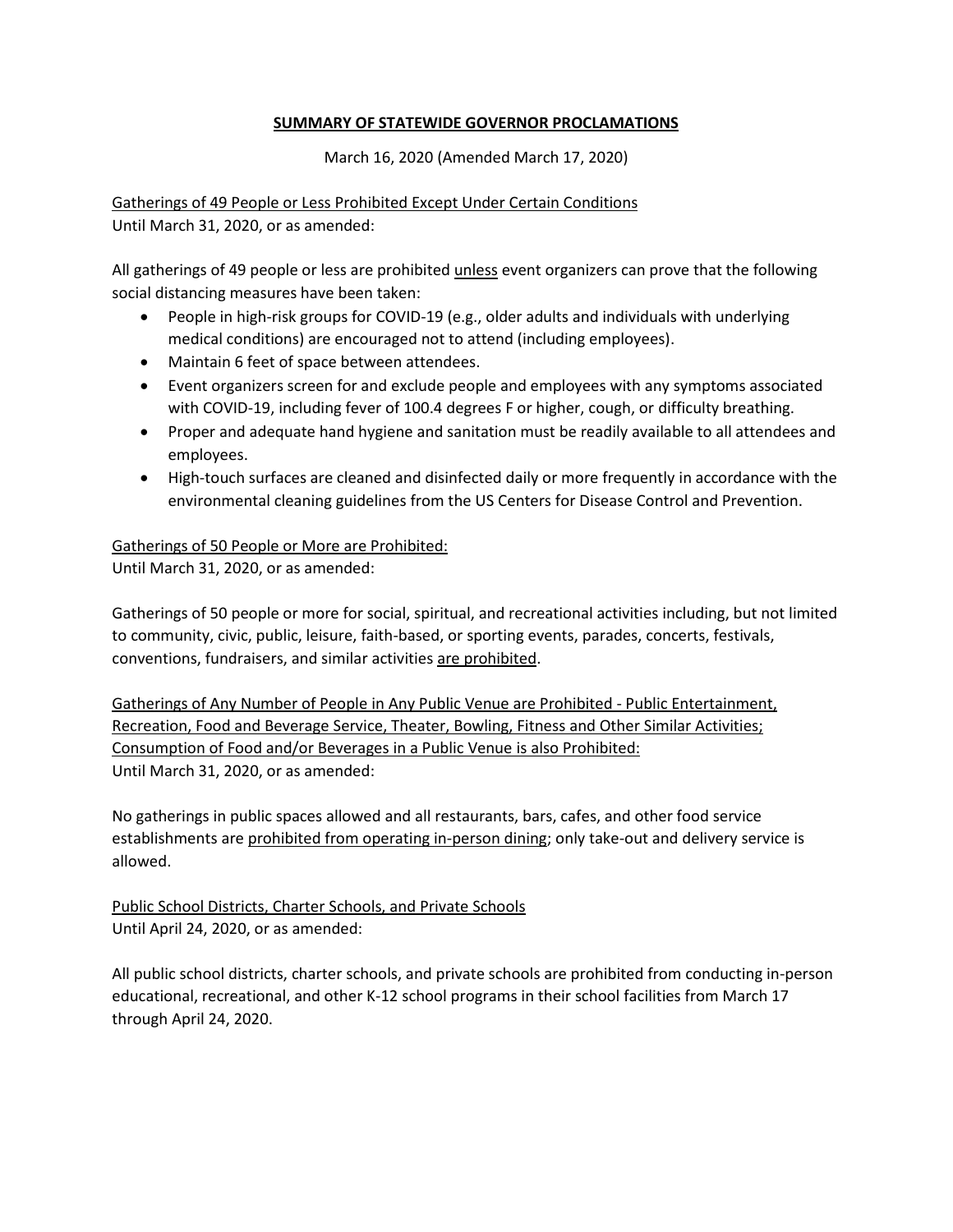### Nursing Homes and Assisted Living Facilities

Until April 9, 2020, or as amended:

- No visitors allowed. End of life situations are exempt to this requirement.
- Employees and contractors are allowed to enter nursing homes and assisted living facilities only after being screened prior to entry to the facility for signs or symptoms of COVID-19, including fever of 100.4 degrees F or higher, cough, or difficulty breathing, or contact with a person with a confirmed case of COVID-19 in the last 14 days, or are under investigation for COVID-19. Precautionary measures may include, but are not limited to, wearing personal protective equipment, social distancing, or visiting in designated locations.
- Residents of nursing homes and assisted living facilities that have one or more residents, staff, contractors or volunteers subject to a Washington State Department of Health or local health department recommendation or order of isolation or quarantine for COVID-19 need to be isolated in their rooms away from other people. A resident can choose to discharge from a facility at any time.
- Owners, administrators, operators, staff, and volunteers of nursing homes licensed under RCW 18.51 and assisted living facilities licensed under RCW 18.20 are prohibited from disclosing protected and confidential health information except as otherwise provided by law or with consent from the resident.

Source: [https://www.governor.wa.gov/office-governor/official-actions/proclamations](https://nam03.safelinks.protection.outlook.com/?url=https%3A%2F%2Fwww.governor.wa.gov%2Foffice-governor%2Fofficial-actions%2Fproclamations&data=02%7C01%7Ckeith.grellner%40kitsappublichealth.org%7C6e73c25390134d48b60408d7ca1daf89%7C63ea23e1c6c043fe8754515c89aa179a%7C1%7C0%7C637200101165762085&sdata=SDD%2BUCkeNxaEz5K75I3cBo6cki1mlXzxETYrKlVfuyQ%3D&reserved=0)

Prepared By: Keith Grellner, Administrator Kitsap Public Health District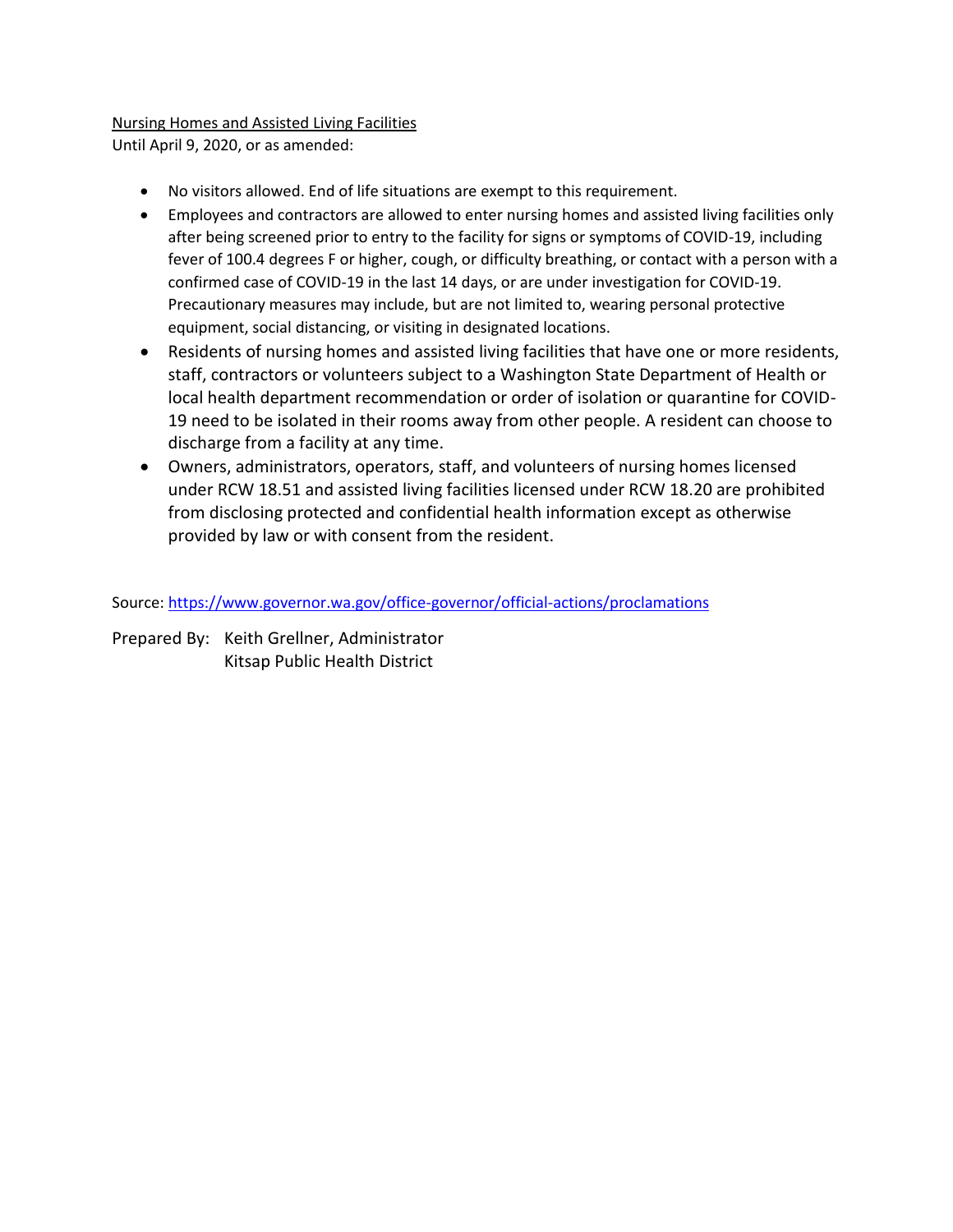<span id="page-3-0"></span>

# **Approving a Temporary Exemption to Administrative Time Cap for Exempt Employees Due to COVID-19 Emergency Response**

**WHEREAS,** on January 21, 2020, the Centers for Disease Control and Prevention (CDC) and the Washington State Department of Health (DOH) announced the first case of 2019 Novel Coronavirus (COVID-19) in the United States in Washington State; and

**WHEREAS,** on January 31, 2020, the United State Department of Health and Human Services declared a public health emergency for COVID-19, beginning January 27, 2020; and

**WHEREAS,** in response, on February 4, 2020, the Kitsap Public Health District (Health District), the county's local public health agency, activated its Emergency Command Center and instituted an Incident Command structure to coordinate COVID-19 response activities; and

**WHEREAS,** on March 8, 2020, the first two Kitsap residents tested positive for COVID-19 and public health response activities increased to include case investigation procedures and training, coordination with agency and community partners, and messaging for staff, healthcare partners, long term care facilities, local jurisdictions and agency partners, and the public; and

**WHEREAS,** since March 9, 2020, each of the Kitsap Public Health Board member jurisdictions issued proclamations of emergency; and

**WHEREAS,** the World Health Organization declared a COVID-19 pandemic on or about March 12, 2020; and

**WHEREAS,** COVID-19 cases and associated emergency response work are increasing and expected to continue to rise for the foreseeable future; and

**WHEREAS,** public health response activities are requiring many non-exempt and exempt staff to provide COVID-19 response coverage 24/7; and

**WHEREAS,** non-exempt staff receive compensatory pay or time at the rate time-and-a-half for hours worked in excess of the regular 40-hour workweek; and

**WHEREAS,** employees holding positions that have been determined as exempt are not entitled to overtime pay or compensatory time off in accordance with federal rules; and